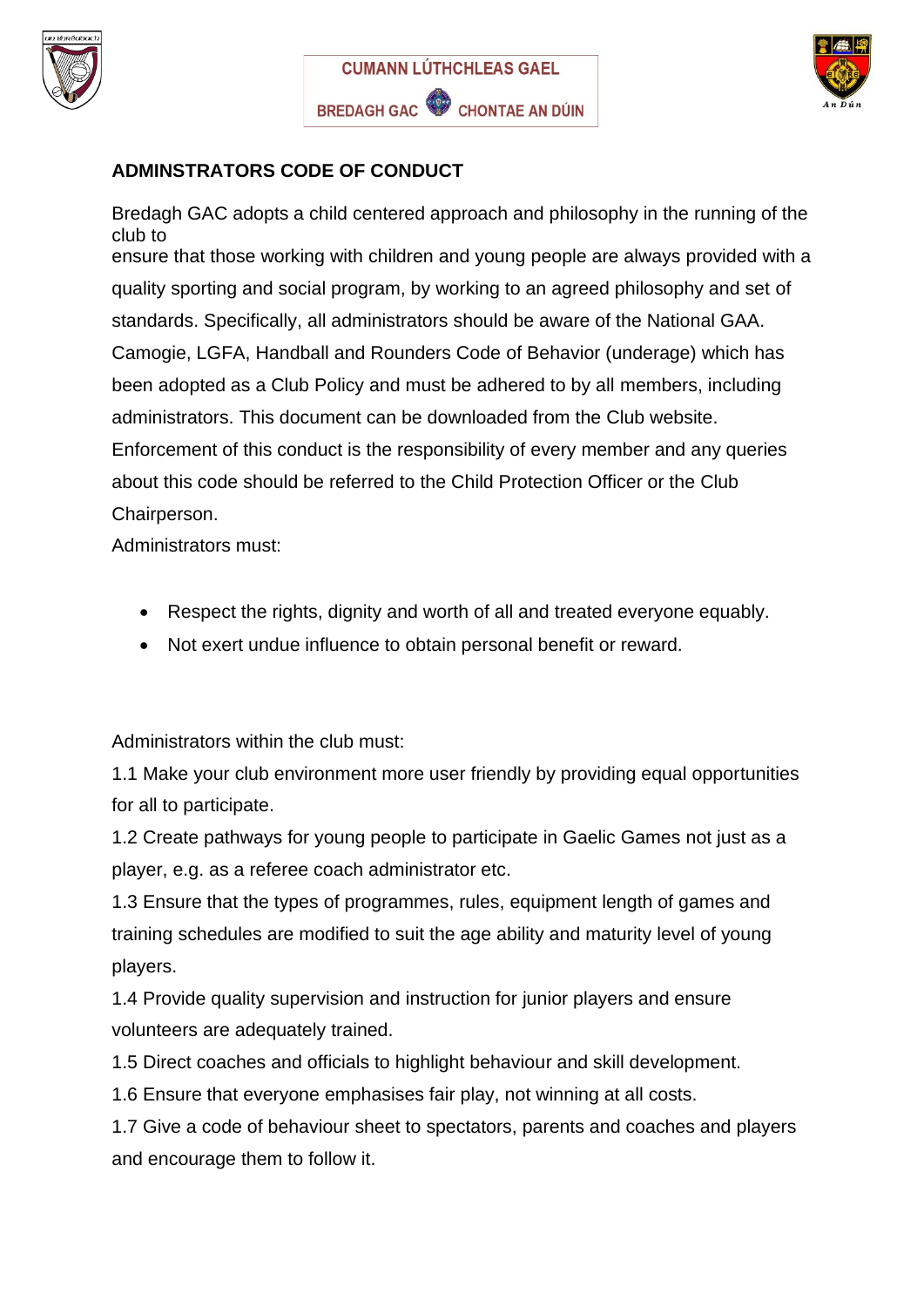





1.8 Remember you set an example. Your behaviour and comments should be positive and supportive.

1.9 Maximise child safety by conducting volunteer screening and other child protection strategies.

Be familiar with GAA, Camogie & LGFA Code of Behaviour (Underage) and Club Child Safeguarding Statement.

1.10 Implement Policy and practices (and lead by example) in relation to responsible use of alcohol and in relation to recreational and performance enhancing drugs.

1.11 Adopt and implement relevant sports safety policies and practices.

1.12 Promote a culturally tolerant environment.

1.13 Listen to your players and involve them in the decision, leadership and planning and evaluation in relation to the club.

1.14 Respect the rights, dignity and worth of all participants regardless of their gender, ability and cultural background or religion.

I understand and agree to abide by this Code of Conduct. I understand that failure to abide by this Code of Conduct will result in disciplinary action by the Club Executive Committee.

Signed: \_\_\_\_\_\_\_\_\_\_\_\_\_\_\_\_\_\_\_\_\_\_\_\_\_\_\_\_\_\_\_\_\_\_\_\_\_

Date: \_\_\_\_\_\_\_\_\_\_\_\_\_\_\_\_\_\_\_\_\_\_\_\_\_\_\_\_\_\_\_\_\_\_\_\_\_\_\_

Countersigned: **Example 2**